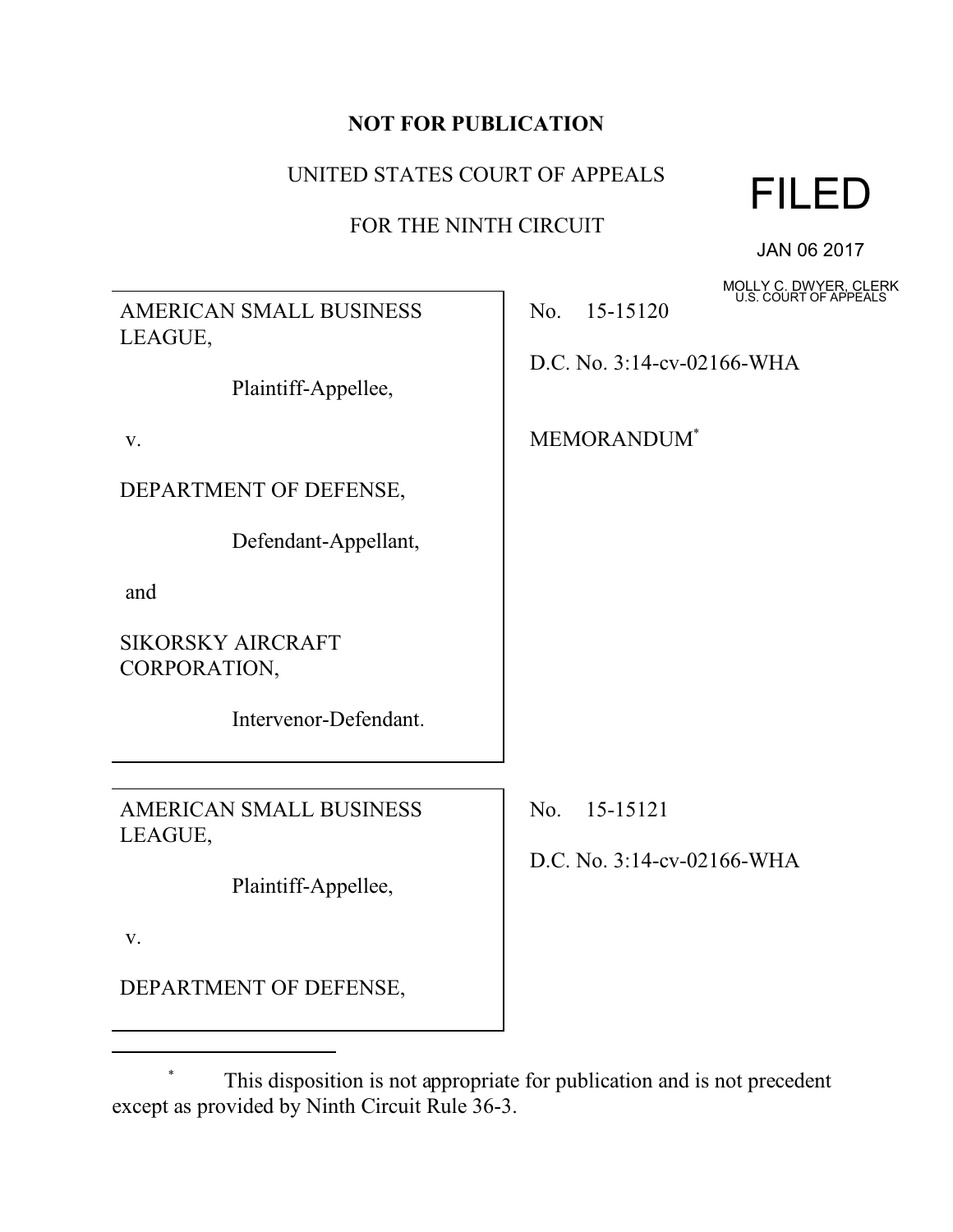Defendant,

and

#### SIKORSKY AIRCRAFT CORPORATION,

Intervenor-Defendant-Appellant.

> Appeal from the United States District Court for the Northern District of California William Alsup, District Judge, Presiding

Argued and Submitted December 14, 2016 San Francisco, California

Before: KOZINSKI, BYBEE, and N.R. SMITH, Circuit Judges.

The U.S. Department of Defense (the Department) and Sikorsky Aircraft Corporation (Sikorsky) appeal the district court's order requiring the production of Sikorsky's entire Comprehensive Small Business Subcontracting Plan under the Freedom of Information Act (FOIA). We review the ruling below de novo, *Animal Legal Def. Fund v. U.S. Food & Drug Admin.*, 836 F.3d 987, 988 (9th Cir. 2016) (en banc) (per curiam), and conclude that the district court erred in holding that none of the information currently redacted from the Plan is protected from disclosure under Exemption 4 or Exemption 6 of FOIA.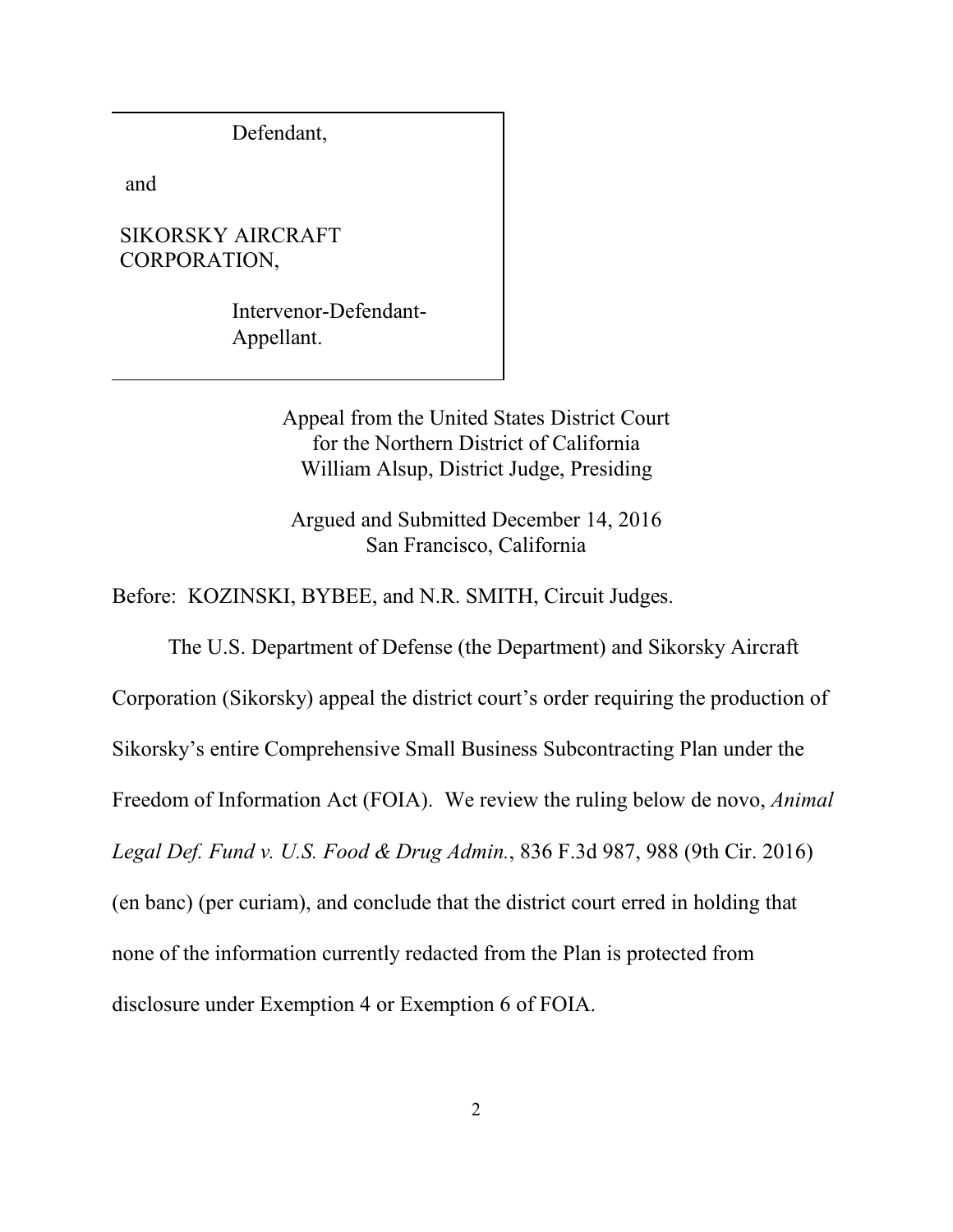**1.** Exemption 4 assures companies doing business with the government that their "trade secrets and commercial or financial information [that is] privileged or confidential" will not be revealed to third parties. 5 U.S.C. § 552(b)(4). Commercial information is considered "confidential" if "there is (1) actual competition in the relevant market, and (2) a likelihood of substantial competitive injury if the information were released." *Lion Raisins v. U.S. Dep't of Agric.*, 354 F.3d 1072, 1079 (9th Cir. 2004) (citing *G.C. Micro Corp. v. Def. Logistics Agency*, 33 F.3d 1109, 1113 (9th Cir. 1994)), *overruled on other grounds by Animal Legal Def. Fund*, 836 F.3d at 989. The government need not show, however, that disclosure would cause "actual competitive harm." *Id.* (quoting *G.C. Micro Corp.*, 33 F.3d at 1113).

The Department at least created a genuine issue of fact as to whether most of its redactions qualified for Exemption 4. The Department submitted a declaration from Sikorsky's director of supply management (1) identifying the entities with which Sikorsky competes for government defense contracts and (2) averring that those entities could use the redacted information to gain a significant competitive advantage over Sikorsky. Nothing more is required to gain protection from disclosure under Exemption 4, and the district court erred in ruling otherwise. *See G.C. Micro Corp.*, 33 F.3d at 1111 (indicating that information similar to the